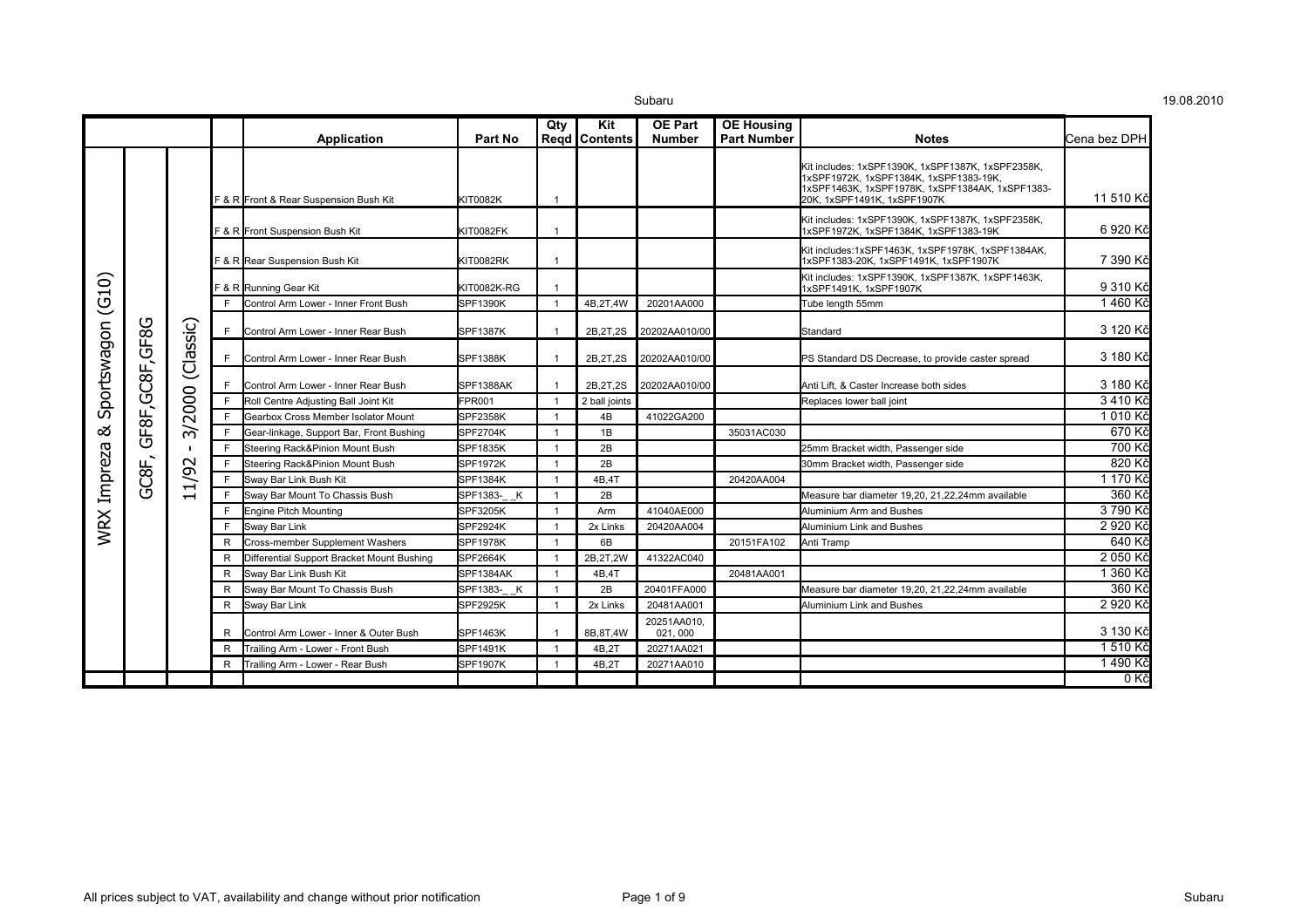| Subaru |  |
|--------|--|
|        |  |

|                                                   |                  |                        |    | Application                               | Part No         | Qty | Kit<br>Regd   Contents | <b>OE Part</b><br><b>Number</b> | <b>OE Housing</b><br><b>Part Number</b> | <b>Notes</b>                                                                | <b>l</b> Cena bez DPH |
|---------------------------------------------------|------------------|------------------------|----|-------------------------------------------|-----------------|-----|------------------------|---------------------------------|-----------------------------------------|-----------------------------------------------------------------------------|-----------------------|
|                                                   |                  |                        |    | F & R Running Gear Kit (4/2000 - 10/2002) | KIT0082K-RG     |     |                        |                                 |                                         | Kit includes: 1xSPF1390K, 1xSPF1387K, 1xSPF1463K,<br>1xSPF1491K, 1xSPF1907K | 9 310 Kč              |
|                                                   |                  |                        |    | F & R Running Gear Kit (10/2002 - 9/2004) | KIT0082AK-RG    |     |                        |                                 |                                         | Kit includes: 1xSPF2429K, 1xSPF1387K, 1xSPF1463K,<br>1xSPF1491K, 1xSPF1907K | 9 280 Kč              |
|                                                   |                  |                        |    | Control Arm Lower - Inner Front Bush      | SPF1390K        |     | 4B,2T,4W               | 20201AA000                      |                                         | Tube length 55mm (4/2000 - 10/2002)                                         | 1460 Kč               |
|                                                   |                  |                        |    | Control Arm Lower - Inner Front Bush      | <b>SPF2429K</b> |     | 4B.2T                  |                                 | 20202FE160/70                           | Tube length 61mm (10/2002 - 9/2004)                                         | 1410 Kč               |
| $\overline{\phantom{0}}$<br>ᆋ<br>ಲ<br>Sportswagon |                  |                        | F  | Control Arm Lower - Inner Rear Bush       | <b>SPF1387K</b> |     | 2B, 2T, 2S             | 20202AA010/00                   |                                         | Standard                                                                    | 3 120 Kč              |
|                                                   | GDBB, GGAB, GGBB | Eye)                   |    | Control Arm Lower - Inner Rear Bush       | <b>SPF1388K</b> |     | 2B, 2T, 2S             | 20202AA010/00                   |                                         | PS Standard DS Decrease, to provide caster spread                           | 3 180 Kč              |
|                                                   |                  |                        |    | Control Arm Lower - Inner Rear Bush       | SPF1388AK       |     | 2B.2T.2S               | 20202AA010/00                   |                                         | Anti Lift, & Caster Increase both sides                                     | 3 180 Kč              |
|                                                   |                  | (Bug<br>4/2000-10/2002 | F  | Roll Centre Adjusting Ball Joint Kit      | FPR001          |     | 2 ball joints          |                                 |                                         | Replaces lower ball joint                                                   | 3410 Kč               |
|                                                   |                  |                        | F  | <b>Engine Pitch Mounting</b>              | SPF3205K        |     | Arm                    | 41040AE000                      |                                         | Aluminium Arm and Bushes                                                    | 3 790 Kč              |
|                                                   |                  |                        | E  | Sway Bar Link                             | <b>SPF2924K</b> |     | 2x Links               | 20420AA004                      |                                         | Aluminium Link and Bushes                                                   | 2 920 Kč              |
|                                                   |                  |                        | F. | Gearbox Cross Member Isolator Mount       | <b>SPF2358K</b> |     | 4B                     | 41022GA200                      |                                         |                                                                             | 1 010 Kč              |
| య                                                 |                  |                        | E  | Gear-linkage, Support Bar, Front Bush     | SPF2462K        |     | 1B.1T                  |                                 | 35031AC030                              | Competition use                                                             | 670 Kč                |
|                                                   |                  |                        | E  | Gear-linkage, Support Bar, Front Bushing  | SPF2704K        |     | 1B                     |                                 | 35031AC030                              |                                                                             | 670 Kč                |
|                                                   |                  |                        | F. | Steering Rack&Pinion Mount Bush           | <b>SPF1972K</b> |     | 2B                     |                                 |                                         | 30mm Bracket width, Passenger side                                          | 820 Kč                |
| Impreza                                           | GDAA,GDBA,       |                        |    | Steering Rack&Pinion Mount Bush           | SPF1972-48K     |     | 2B                     |                                 |                                         | 48mm Bracket width, Passenger side                                          | 840 Kč                |
|                                                   |                  |                        | F  | Sway Bar Mount To Chassis Bush            | SPF1617-__K     |     | 2B                     |                                 |                                         | Measure bar diameter 19.20.22.24mm ava                                      | 530 Kč                |
|                                                   |                  |                        | R. | Cross-member Supplement Washers           | SPF1978K        |     | 6B                     |                                 | 20151FA102                              | Anti Tramp                                                                  | 640 Kč                |
|                                                   |                  |                        | R  | Differential Support, Bracket Mount       | <b>SPF2433K</b> |     | 2B,2T                  | 41322FE000                      |                                         | Competition use                                                             | 1610 Kč               |
| <b>WRX</b>                                        |                  |                        | R  | Sway Bar Link Bush Kit                    | SPF1384AK       |     | 4B.4T                  |                                 | 20481AA001                              |                                                                             | 1 360 Kč              |
|                                                   |                  |                        | R  | Sway Bar Mount To Chassis Bush            | SPF1383- K      |     | 2B                     | 20401FFA000                     |                                         | Measure bar diameter 19,20, 21,22,24mm available                            | 360 Kč                |
|                                                   |                  |                        | R  | Sway Bar Link                             | <b>SPF2925K</b> |     | 2x Links               | 20481AA001                      |                                         | Aluminium Link and Bushes                                                   | 2 640 Kč              |
|                                                   |                  |                        | R  | Control Arm Lower - Inner & Outer Bush    | <b>SPF1463K</b> |     | 8B.8T.4W               | 20251AA010.<br>021, 000         |                                         |                                                                             | 3 130 Kč              |
|                                                   |                  |                        | R  | Trailing Arm - Lower - Front Bush         | <b>SPF1491K</b> |     | 4B,2T                  | 20271AA021                      |                                         |                                                                             | 1510 Kč               |
|                                                   |                  |                        | R  | Trailing Arm - Lower - Rear Bush          | <b>SPF1907K</b> |     | 4B,2T                  | 20271AA010                      |                                         |                                                                             | 1490 Kč               |
|                                                   |                  |                        |    |                                           |                 |     |                        |                                 |                                         |                                                                             | 0 Kč                  |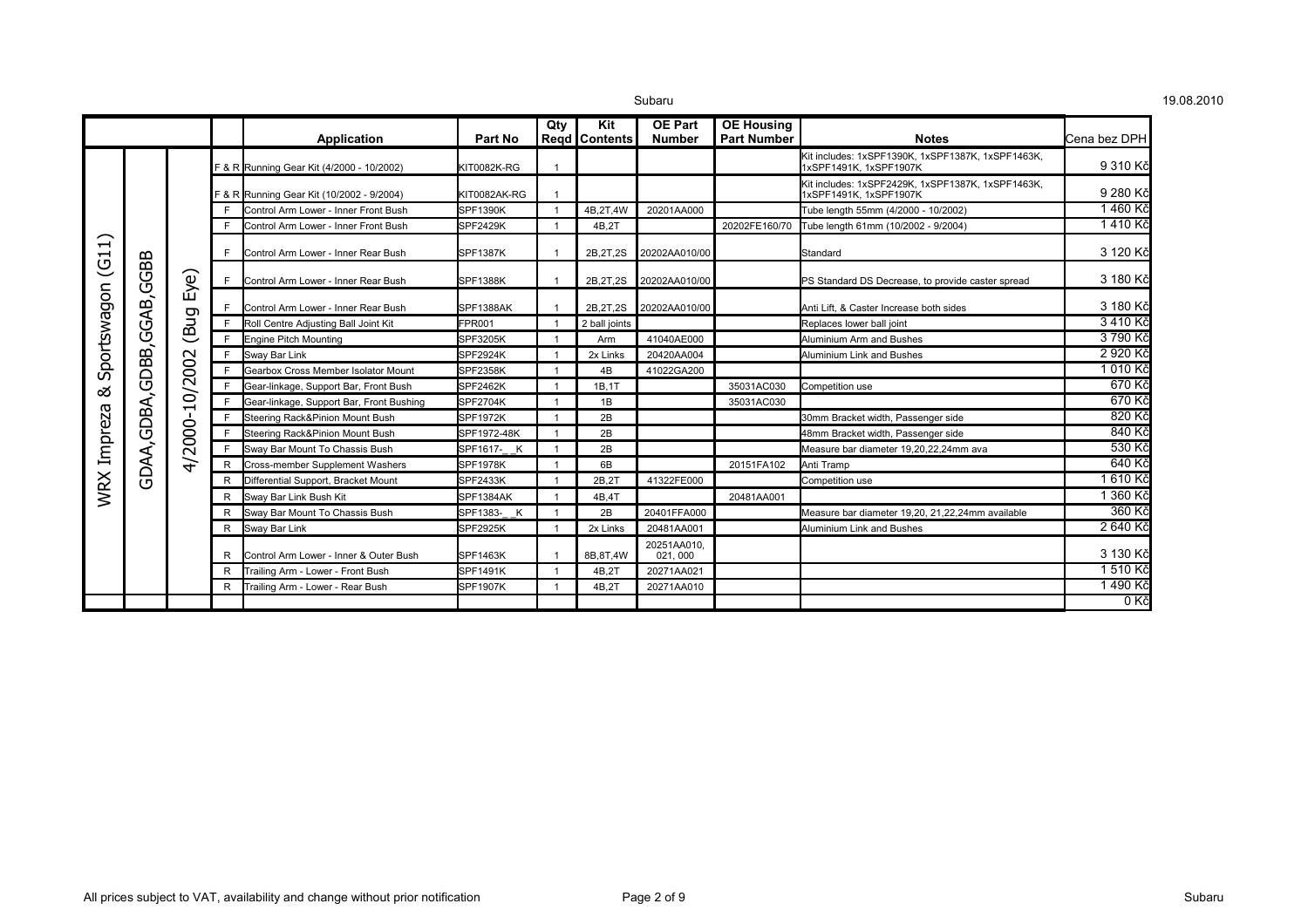|                                                           |                |                |   |                                          |                 | Qty | Kit             | <b>OE Part</b>         | <b>OE Housing</b>  |                                                                             |                |
|-----------------------------------------------------------|----------------|----------------|---|------------------------------------------|-----------------|-----|-----------------|------------------------|--------------------|-----------------------------------------------------------------------------|----------------|
|                                                           |                |                |   | <b>Application</b>                       | Part No         |     | Reqd   Contents | <b>Number</b>          | <b>Part Number</b> | <b>Notes</b>                                                                | lCena bez DPH  |
| $\overline{\phantom{0}}$<br>$\overline{G}$<br>Sportswagon | GBD            |                |   | F & R Running Gear Kit                   | KIT0082AK-RG    |     |                 |                        |                    | Kit includes: 1xSPF2429K, 1xSPF1387K, 1xSPF1463K,<br>1xSPF1491K, 1xSPF1907K | 9 280 Kč       |
|                                                           |                |                | E | Control Arm - Inner Front Bush           | <b>SPF2429K</b> |     | 4B.2T           |                        | 20202FE160/70      | Tube length 61mm                                                            | 1410 Kč        |
|                                                           | Ū              |                | F | Control Arm Lower - Inner Rear Bush      | <b>SPF1387K</b> |     | 2B, 2T, 2S      | 20202AA010/00          |                    | Standard                                                                    | 3 120 Kč       |
|                                                           |                |                |   | Control Arm Lower - Inner Rear Bush      | SPF1388K        |     | 2B, 2T, 2S      | 20202AA010/00          |                    | PS Standard DS Decrease, to provide caster spread                           | 3 180 Kč       |
|                                                           | GDBD,GGAD      | Eye)           |   | Control Arm Lower - Inner Rear Bush      | SPF1388AK       |     | 2B.2T.2S        | 20202AA010/00          |                    | Anti Lift. & Caster Increase both sides                                     | 3 180 Kč       |
|                                                           |                |                | F | Roll Centre Adjusting Ball Joint Kit     | <b>FPR001</b>   |     | 2 ball joints   |                        |                    | Replaces lower ball joint                                                   | 3410 Kč        |
|                                                           |                |                | E | Gearbox Cross Member Isolator Mount      | SPF2358K        |     | 4B              | 41022GA200             |                    |                                                                             | 1 010 Kč       |
|                                                           | GDAD,<br>GGBC, | (Blob          |   | Gear-linkage, Support Bar, Front Bush    | SPF2462K        |     | 1B.1T           |                        | 35031AC030         | Competition use                                                             | 670 Kč         |
|                                                           |                |                |   | Gear-linkage, Support Bar, Front Bushing | <b>SPF2704K</b> |     | 1B              |                        | 35031AC030         |                                                                             | 670 Kč         |
|                                                           |                | 2004<br>1/2002 |   | Steering Rack&Pinion Mount Bush          | <b>SPF1972K</b> |     | 2B              | 34115FA000/10          |                    | 30mm Bracket width, Passenger side                                          | 820 Kč         |
| య                                                         |                |                | F | <b>Engine Pitch Mounting</b>             | SPF3205K        |     | Arm             | 41040AE000             |                    | Aluminium Arm and Bushes                                                    | 3790 Kč        |
|                                                           |                |                | F | Sway Bar Link                            | SPF2924K        |     | 2x Links        | 20420AA004             |                    | Aluminium Link and Bushes                                                   | 2 920 Kč       |
| Impreza                                                   |                |                |   | Sway Bar Link Bush Kit                   | SPF1384K        |     | 4B.4T           |                        | 20420AA004         |                                                                             | 1 170 Kč       |
|                                                           |                |                |   | Sway Bar Mount To Chassis Bush           | SPF1617- K      |     | 2B              |                        |                    | Measure bar diameter 19,20,22,24mm ava                                      | 530 Kč         |
|                                                           |                |                | R | Sway Bar Mount Bush Kit                  | SPF2791-<br>K   |     | 2B              | 20464AE020             |                    |                                                                             | 620 Kč         |
|                                                           | GGAC,          | $\blacksquare$ | R | <b>Cross-member Supplement Washers</b>   | SPF2701K        |     | 6B              |                        | 20150FE210         |                                                                             | 920 Kč         |
| <b>WRX</b>                                                | GDBC,          |                | R | Control Arm Lower - Inner & Outer Bush   | <b>SPF1463K</b> |     | 8B.8T.4W        | 20251AA010.<br>021,000 |                    |                                                                             | 3 130 Kč       |
|                                                           |                |                | R | Differential Support, Bracket Mount      | <b>SPF2433K</b> |     | 2B.2T           | 41322FE000             |                    | Competition use                                                             | 1610 Kč        |
|                                                           | ن              |                | R | Sway Bar Link Bush Kit                   | SPF1384AK       |     | 4B.4T           |                        | 20481AA001         |                                                                             | 1 360 Kč       |
|                                                           |                |                | R | Sway Bar Link                            | <b>SPF2925K</b> |     | 2x Links        | 20481AA001             |                    | Aluminium Link and Bushes                                                   | 2 920 Kč       |
|                                                           | <b>AGG</b>     |                | R | Trailing Arm - Lower - Front Bush        | SPF1491K        |     | 4B.2T           | 20271AA021             |                    |                                                                             | 1510 Kč        |
|                                                           |                |                | R | Trailing Arm - Lower - Rear Bush         | <b>SPF1907K</b> |     | 4B,2T           | 20271AA010             |                    |                                                                             | 1490 Kč<br>ᠳᡞᡄ |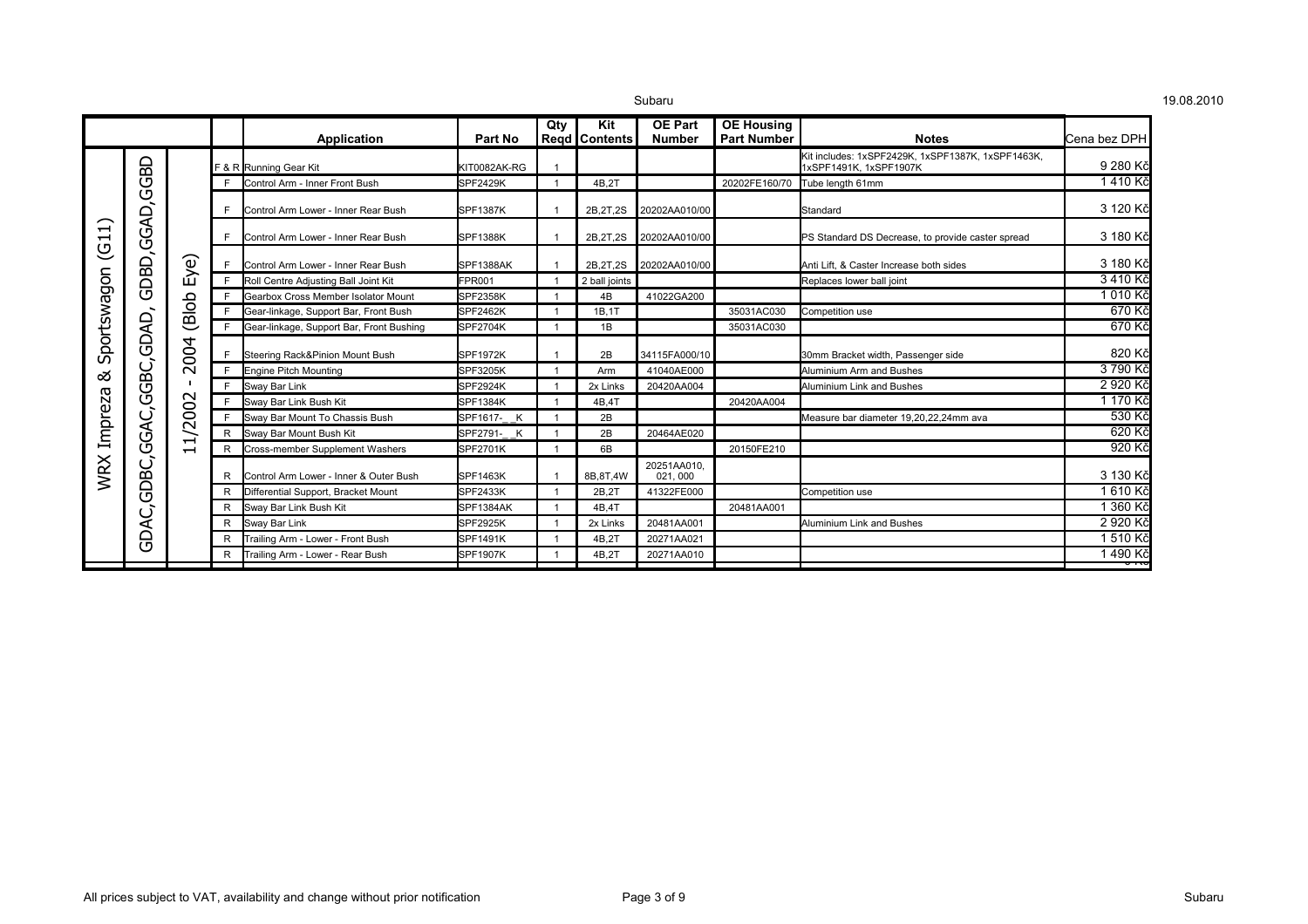| 3ubaru |
|--------|

|                                                                                               |                               |                                                                                                                                                                                                                                                                 |                 | Application                           | Part No                             | Qty        | Kit<br>Regd   Contents | <b>OE Part</b><br><b>Number</b> | <b>OE Housing</b><br><b>Part Number</b> |                                                                                                                                                                                                                                                                                                                                                                                                                                  | lCena bez DPH |
|-----------------------------------------------------------------------------------------------|-------------------------------|-----------------------------------------------------------------------------------------------------------------------------------------------------------------------------------------------------------------------------------------------------------------|-----------------|---------------------------------------|-------------------------------------|------------|------------------------|---------------------------------|-----------------------------------------|----------------------------------------------------------------------------------------------------------------------------------------------------------------------------------------------------------------------------------------------------------------------------------------------------------------------------------------------------------------------------------------------------------------------------------|---------------|
|                                                                                               |                               |                                                                                                                                                                                                                                                                 |                 | F&R Running Gear Kit                  | KIT5227K-RG                         |            |                        |                                 |                                         | KIT5227K-RG Includes; 1x SPF2429K, 1x SPF1387K, 1x                                                                                                                                                                                                                                                                                                                                                                               | 10 480 Kč     |
| $\widehat{\phantom{m}}$<br>$\mathbf{\mathbf{\mathbf{\mathbf{\mathbf{\mathbf{\mathbf{-}}}}}}}$ |                               |                                                                                                                                                                                                                                                                 |                 |                                       |                                     |            | 4B.2T                  |                                 |                                         |                                                                                                                                                                                                                                                                                                                                                                                                                                  | 1410 Kč       |
|                                                                                               |                               |                                                                                                                                                                                                                                                                 |                 | Control Arm - Inner Front Bush        | <b>SPF2429K</b>                     |            |                        |                                 |                                         |                                                                                                                                                                                                                                                                                                                                                                                                                                  | 3 120 Kč      |
| −                                                                                             |                               | Control Arm Lower - Inner Rear Bush                                                                                                                                                                                                                             | <b>SPF1387K</b> |                                       | 2B, 2T, 2S                          | 20205FE001 |                        |                                 |                                         |                                                                                                                                                                                                                                                                                                                                                                                                                                  |               |
| ပ                                                                                             |                               |                                                                                                                                                                                                                                                                 |                 | Control Arm Lower - Inner Rear Bush   | <b>SPF1388K</b>                     |            | 2B, 2T, 2S             | 20205FE001                      |                                         |                                                                                                                                                                                                                                                                                                                                                                                                                                  | 3 180 Kč      |
|                                                                                               |                               |                                                                                                                                                                                                                                                                 |                 | Control Arm Lower - Inner Rear Bush   | SPF1388AK<br>2B.2T.2S<br>20205FE001 | 3 180 Kč   |                        |                                 |                                         |                                                                                                                                                                                                                                                                                                                                                                                                                                  |               |
|                                                                                               |                               | Eye)                                                                                                                                                                                                                                                            |                 | Roll Centre Adjusting Ball Joint Kit  | FPR001                              |            | 2 ball joints          |                                 |                                         | Replaces lower ball joint                                                                                                                                                                                                                                                                                                                                                                                                        | 3 410 Kč      |
|                                                                                               |                               |                                                                                                                                                                                                                                                                 |                 | Gearbox Cross Member Isolator Mount   | <b>SPF2358K</b>                     |            | 4B                     | 41022GA200                      |                                         | <b>Notes</b><br>SPF2808K, 1x SPF1491K, 1x SPF2810K<br>20202FE900/910 Tube length 61mm<br>Standard<br>PS Standard DS Decrease, to provide caster spread<br>Anti Lift. & Caster Increase both sides<br>Competition use<br>Aluminium Arm and Bushes<br>Aluminium Link and Bushes<br>Measure bar diameter 19,20,22,24mm available<br>Competition use<br>Measure bar diameter 14, 20, 21, 22mm available<br>Aluminium Link and Bushes | 1010 Kč       |
|                                                                                               |                               |                                                                                                                                                                                                                                                                 |                 | Gear-linkage, Support Bar, Front Bush | <b>SPF2462K</b>                     |            | 1B.1T                  |                                 | 35031AC030                              |                                                                                                                                                                                                                                                                                                                                                                                                                                  | 670 Kč        |
|                                                                                               | 55                            | (Hawk                                                                                                                                                                                                                                                           |                 | Steering Rack & Pinion Mount Bushing  | <b>SPF2648K</b>                     |            | 5B.2T                  |                                 |                                         |                                                                                                                                                                                                                                                                                                                                                                                                                                  | 340 Kč        |
|                                                                                               | <b>GDFK</b><br>$\overline{8}$ |                                                                                                                                                                                                                                                                 | F               | <b>Engine Pitch Mounting</b>          | <b>SPF3205K</b>                     |            | Arm                    | 41040AE000                      |                                         |                                                                                                                                                                                                                                                                                                                                                                                                                                  | 3790 Kč       |
| Sportswagon                                                                                   |                               | ∼                                                                                                                                                                                                                                                               | F               | Sway Bar Link                         | <b>SPF2924K</b>                     |            | 2x Links               | 20420AA004                      |                                         |                                                                                                                                                                                                                                                                                                                                                                                                                                  | 2 920 Kč      |
| ಹ                                                                                             |                               | Sway Bar Mount To Chassis Bush<br>SPF1617- K<br>2B<br>20401AC011<br>E<br>$\sim$<br><b>Cross-member Supplement Washers</b><br><b>SPF2701K</b><br>6B<br>∧<br>20251AA061<br>Control Arm Lower - Inner & Outer Bush<br><b>SPF2808K</b><br>8B.8T.4W<br>050<br>R<br>↴ |                 |                                       |                                     |            |                        |                                 |                                         |                                                                                                                                                                                                                                                                                                                                                                                                                                  | 530 Kč        |
|                                                                                               |                               |                                                                                                                                                                                                                                                                 |                 |                                       |                                     |            |                        |                                 | 20150FE210                              |                                                                                                                                                                                                                                                                                                                                                                                                                                  | 920 Kč        |
| Impreza                                                                                       |                               |                                                                                                                                                                                                                                                                 |                 |                                       | 4 430 Kč                            |            |                        |                                 |                                         |                                                                                                                                                                                                                                                                                                                                                                                                                                  |               |
|                                                                                               |                               | 8                                                                                                                                                                                                                                                               |                 | Differential Support, Bracket Mount   | <b>SPF2433K</b>                     |            | 2B.2T                  | 41322FE000                      |                                         |                                                                                                                                                                                                                                                                                                                                                                                                                                  | 1 610 Kč      |
|                                                                                               |                               | $\sim$                                                                                                                                                                                                                                                          | R               | Sway Bar Mount Bush Kit               | SPF2791-<br>K                       |            | 2B                     | 20464AE020                      |                                         |                                                                                                                                                                                                                                                                                                                                                                                                                                  | 620 Kč        |
|                                                                                               |                               |                                                                                                                                                                                                                                                                 | R               | Sway Bar Link                         | <b>SPF2925K</b>                     |            | 2x Links               | 20481AA001                      |                                         |                                                                                                                                                                                                                                                                                                                                                                                                                                  | 2 920 Kč      |
| <b>WRX</b>                                                                                    |                               |                                                                                                                                                                                                                                                                 |                 | Trailing Arm - Lower - Front Bush     | <b>SPF1491K</b>                     |            | 4B.2T                  | 20251AA050                      |                                         |                                                                                                                                                                                                                                                                                                                                                                                                                                  | 1510 Kč       |
|                                                                                               |                               |                                                                                                                                                                                                                                                                 | R               | Trailing Arm - Lower - Rear Bush      | <b>SPF2810K</b>                     |            | 4B,2T                  | 20271AA010                      |                                         |                                                                                                                                                                                                                                                                                                                                                                                                                                  | 1 570 Kč      |
|                                                                                               |                               |                                                                                                                                                                                                                                                                 |                 |                                       |                                     |            |                        |                                 |                                         |                                                                                                                                                                                                                                                                                                                                                                                                                                  | 0 Kč          |

19.08.2010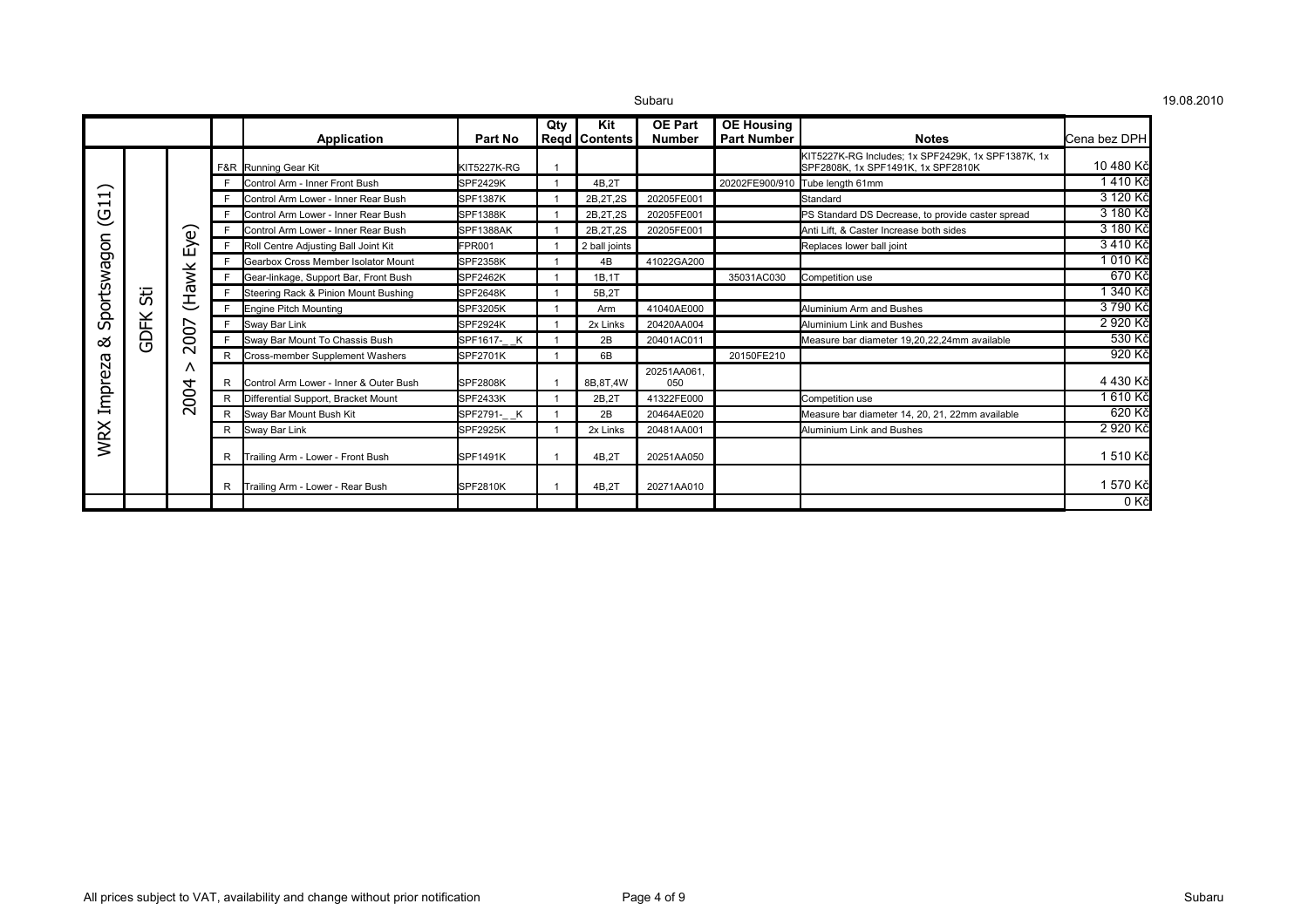$\sim$  19.08.2010  $\,$  19.08.2010  $\,$ 

|                         |                |                                                               |              | <b>Application</b>                                            | Part No            | Qty                      | Kit<br><b>Read   Contents</b> | <b>OE Part</b><br><b>Number</b> | <b>OE Housing</b><br><b>Part Number</b> | <b>Notes</b>                                                                                                                                                                              | lCena bez DPH |
|-------------------------|----------------|---------------------------------------------------------------|--------------|---------------------------------------------------------------|--------------------|--------------------------|-------------------------------|---------------------------------|-----------------------------------------|-------------------------------------------------------------------------------------------------------------------------------------------------------------------------------------------|---------------|
|                         |                |                                                               |              | <b>F&amp;R</b> Front & Rear Suspension Bush Kit               | <b>KIT5218K</b>    |                          |                               |                                 |                                         | Kit Includes; 1xSPF3091K, 1xSPF3092K, 1xSPF3199K,<br>1xSPF2889K, 1xSPF3096-20K, 1xSPF3106K,<br>1xSPF3104K, 1xSPF3100K, 1xSPF3109K, 1xSPF3108-<br>15K, 1xSPF3099K, 1x SPF3097K, 1xSPF3098K | 19 280 Kč     |
|                         |                |                                                               |              | F&R Front & Rear Suspension Bush Kit (Adjustable) KIT5218ADJK |                    | -1                       |                               |                                 |                                         | Kit Includes; 1xSPF3091K, 1xSPF3094K, 1xSPF3199K,<br>1xSPF2889K, 1xSPF3096-20K, 1xSPF3107K,<br>1xSPF3104K, 1xSPF3101K, 1xSPF3109K, 1xSPF3108-<br>15K, 1xSPF3099K, 1x SPF3097K, 1xSPF3098K | 21 350 Kč     |
| $\overline{\mathsf{N}}$ |                |                                                               |              | F&R Front & Rear Suspension Bush Kit (Anti lift)              | KIT5218ADJXK       |                          |                               |                                 |                                         | Kit Includes; 1xSPF3091K, 1xSPF3095K, 1xSPF3199K,<br>1xSPF2889K, 1xSPF3096-20K, 1xSPF3107K,<br>1xSPF3104K, 1xSPF3101K, 1xSPF3109K, 1xSPF3108-<br>15K, 1xSPF3099K, 1x SPF3097K, 1xSPF3098K | 23 800 Kč     |
| $\overline{G}$<br>Hatch |                |                                                               |              | F&R Running Gear Kit                                          | <b>KIT5218K-RG</b> | $\overline{1}$           |                               |                                 |                                         | Kit Includes; 1xSPF3091K, 1xSPF3092K, 1xSPF3106K,<br>1xSPF3104K, 1xSPF3100K, 1xSPF3099K, 1x SPF3097K,<br>1xSPF3098K                                                                       | 14 280 Kč     |
|                         |                |                                                               | E            | Control Arm Lower Inner Front Bush                            | SPF3091K           |                          | 4B, 2T, 4W                    | 20204AG040                      |                                         |                                                                                                                                                                                           | 2 100 Kč      |
|                         |                |                                                               | E            | Control Arm Lower Inner Rear Bush                             | SPF3094K           | $\overline{1}$           | 6B, 2T, 2S                    | 20204AG011                      |                                         | 2x Offset Bushes .75 Caster Change Per Side                                                                                                                                               | 3 730 Kč      |
| య                       |                |                                                               | F            | Control Arm Lower Inner Rear Bush                             | SPF3093K           | - 1                      | 6B, 2T, 2S                    | 20204AG011                      |                                         | 1x Standard, 1x Offset Bush for Caster Adjustment                                                                                                                                         | 3 730 Kč      |
|                         |                | <b>jurrent</b><br>Ō<br>Λ<br>$\overline{\phantom{1}}$<br>8/200 | F            | Control Arm Lower Inner Rear Bush                             | SPF3095K           | $\overline{1}$           | 2B, 8T, 2S                    | 20204AG011                      |                                         | Anti Lift, & Caster Increase both sides                                                                                                                                                   | 6 680 Kč      |
|                         | Hatch          |                                                               | E            | Control Arm Lower Inner Rear Bush                             | SPF3092K           | $\overline{\phantom{0}}$ | 6B, 2T, 2S                    | 20204AG011                      |                                         | Standard                                                                                                                                                                                  | 3 390 Kč      |
|                         |                |                                                               | E            | Roll Centre Adjusting Ball Joint Kit                          | <b>FPR001</b>      | - 1                      | 2 ball joints                 |                                 |                                         | Replaces lower ball joint                                                                                                                                                                 | 3 410 Kč      |
|                         |                |                                                               | E            | <b>Engine Pitch Mounting</b>                                  | <b>SPF3205K</b>    | $\overline{1}$           | Arm                           | 41040FE00                       |                                         |                                                                                                                                                                                           | 3 790 Kč      |
| Sportswagon             | $\overline{5}$ |                                                               | F.           | Gearbox Cross Member Isolator Mount                           | <b>SPF3199K</b>    |                          | 4B                            | 41022FE090<br>100, AG080        |                                         | Re-use OE Crush Tubes                                                                                                                                                                     | 1 050 Kč      |
|                         |                |                                                               | E            | Steering Rack & Pinion Mount Bushing                          | <b>SPF2889K</b>    | $\overline{1}$           | 5B, 2T                        |                                 |                                         |                                                                                                                                                                                           | 1 660 Kč      |
|                         |                |                                                               | E            | Sway Bar Mount Bush Kit                                       | SPF3096-20K        | $\overline{\mathbf{1}}$  | 2B                            | 20414AG040                      |                                         | To suit 20mm Diameter Bar - 21mm also available                                                                                                                                           | 660 Kč        |
|                         |                |                                                               | R            | Control Arm Lower Inner Bush                                  | SPF3106K           | $\overline{1}$           | 4B, 2T                        | 20254AE020                      |                                         |                                                                                                                                                                                           | 1700 Kč       |
|                         |                |                                                               | R            | Control Arm Lower Inner Bush                                  | SPF3107K           | -1                       | 4B. 2T                        | 20254AE020                      |                                         | Offset Bushes For Camber Adjustment                                                                                                                                                       | 2 450 Kč      |
|                         |                |                                                               | R            | Control Arm Lower Outer Bush                                  | SPF3104K           | $\overline{\phantom{0}}$ | 4B, 2T                        |                                 | 20250FG040                              |                                                                                                                                                                                           | 1480 Kč       |
| WRX Impreza             |                |                                                               | R            | Control Arm Upper Inner Bush                                  | SPF3100K           | $\overline{1}$           | 8B, 4T                        |                                 | 20252FG000/10                           |                                                                                                                                                                                           | 2 440 Kč      |
|                         |                |                                                               | R            | Control Arm Upper Inner Bush                                  | SPF3101K           | $\overline{1}$           | 8B, 4T                        |                                 | 20252FG000/10                           | Offset Bushes For Camber Adjustment                                                                                                                                                       | 3 850 Kč      |
|                         |                |                                                               | R            | Diff Pinion Bracket Mount Bush                                | SPF3200K           | $\overline{1}$           | 2B, 2T                        |                                 | 41310AG022                              |                                                                                                                                                                                           | 2 100 Kč      |
|                         |                |                                                               | $\mathsf{R}$ | Diff To Subframe Mount Bush                                   | SPF3201K#          | $\overline{1}$           | 2B, 2T                        |                                 | 20152FG000                              | In development                                                                                                                                                                            | #VALUE        |
|                         |                |                                                               | R            | Subframe To Chassis Void Fillers                              | SPF3203K           | $\overline{1}$           | 4B                            |                                 | 20152FG000                              | Top Side Of Mount, use with original bushing                                                                                                                                              | 1800 Kč       |
|                         |                |                                                               | R            | Subframe To Chassis Void Fillers                              | SPF3202K           | $\overline{\mathbf{1}}$  | 4B                            |                                 | 20152FG000                              | Bottom Side Of Mount, use with original bushing                                                                                                                                           | 1800 Kč       |
|                         |                |                                                               | $\mathsf{R}$ | Sway bar Link Lower                                           | SPF3109K           |                          | 4B, 2T                        |                                 | 20470FG000                              |                                                                                                                                                                                           | 1700 Kč       |
|                         |                |                                                               | R            | Sway Bar Mount Bush                                           | SPF3108-15K        | $\overline{1}$           | 2B                            | 20464FG000                      |                                         | 15mm Available                                                                                                                                                                            | 940 Kč        |
|                         |                |                                                               | R            | Toe Control Arm Inner Bush                                    | SPF3099K           | $\overline{\mathbf{1}}$  | 4B, 2T                        | 20254FG020                      |                                         |                                                                                                                                                                                           | 1 800 Kč      |
|                         |                |                                                               | R            | Trailing Arm Front Bush                                       | SPF3097K           | $\overline{1}$           | 2B, 2T                        | 20254FG000                      |                                         |                                                                                                                                                                                           | 2 650 Kč      |
|                         |                |                                                               | R            | <b>Trailing Arm Rear Bush</b>                                 | <b>SPF3098K</b>    | $\overline{1}$           | 4B, 2T                        |                                 | 20250FG000/10                           |                                                                                                                                                                                           | 1 630 Kč      |
|                         |                |                                                               |              |                                                               |                    |                          |                               |                                 |                                         |                                                                                                                                                                                           | U KC          |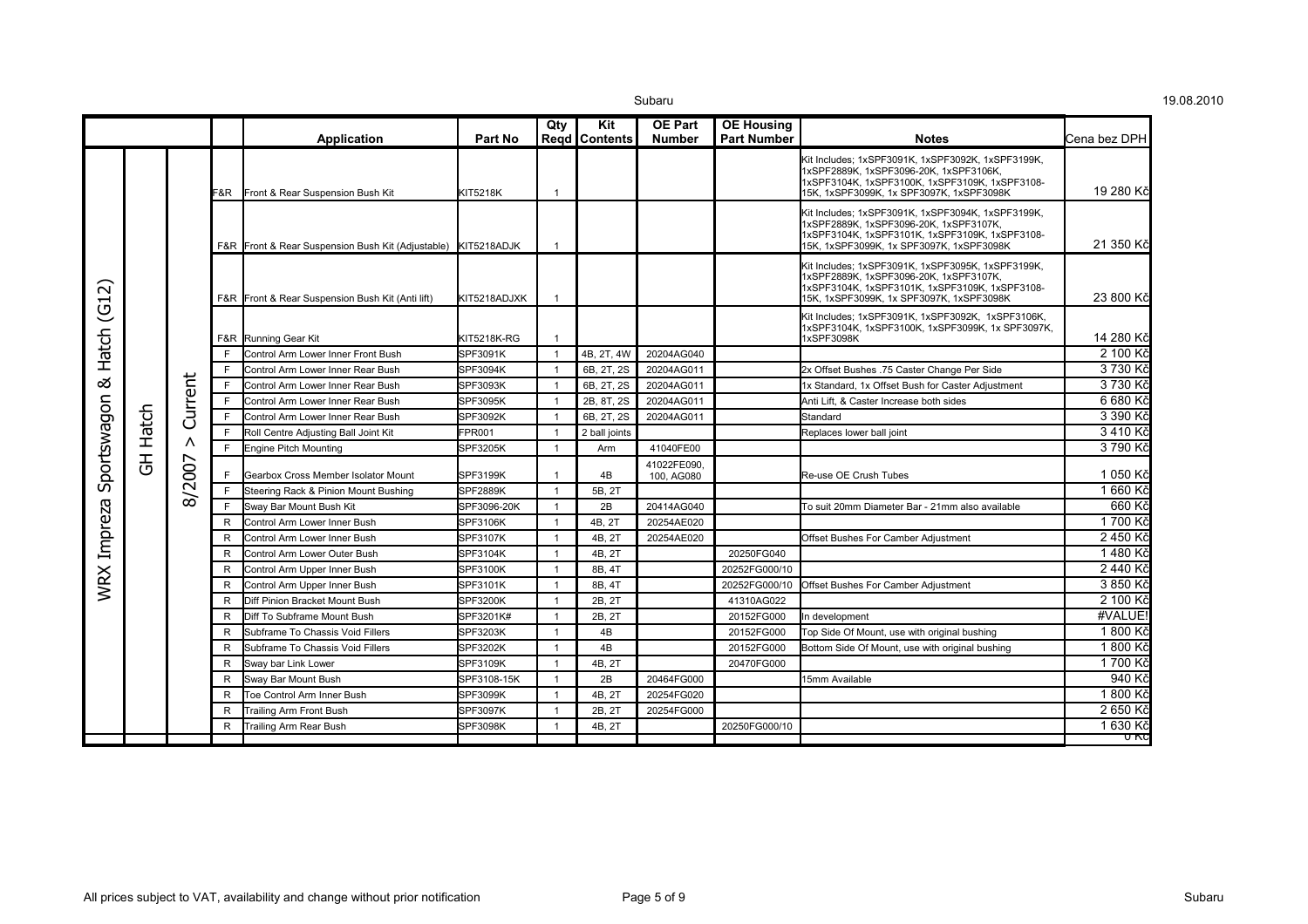|                |       |                                          |   | <b>Application</b>                     | Part No          | Qty | Kit<br>Regd   Contents | <b>OE Part</b><br><b>Number</b> | <b>OE Housing</b><br><b>Part Number</b> | <b>Notes</b>                                      | Cena bez DPH |
|----------------|-------|------------------------------------------|---|----------------------------------------|------------------|-----|------------------------|---------------------------------|-----------------------------------------|---------------------------------------------------|--------------|
|                |       |                                          |   |                                        |                  |     |                        |                                 |                                         |                                                   | 0Kč          |
|                |       | $\overline{5}$                           | E | Control Arm Lower Inner Rear Bush      | SPF1387K         |     | 2B, 2T, 2S             |                                 |                                         |                                                   | 3 120 Kč     |
|                |       | $\overline{\mathsf{N}}$                  |   | Control Arm Lower Inner Rear Bush      | <b>SPF1388AK</b> |     | 2B. 2T. 2S             |                                 |                                         | 2x Offset Bushes For Camber Increase              | 3 180 Kč     |
| <b>Outback</b> |       | ∧                                        |   | Control Arm Lower Inner Rear Bush      | <b>SPF1388K</b>  |     | 2B, 2T, 2S             |                                 |                                         | 1x Offset, 1x Standard Bush for camber adjustment | 3 180 Kč     |
|                |       | ↖                                        | E | <b>Steering Rack Mounting Bush</b>     | <b>SPF2580K</b>  |     | 2B                     |                                 |                                         |                                                   | 700 Kč       |
|                |       | ஜ                                        | E | Sway Bar Link Bush Kit                 | <b>SPF1384K</b>  |     | 4B, 4T                 |                                 |                                         |                                                   | 1 170 Kč     |
|                |       | $\overline{\phantom{0}}$<br>∽            | E | Sway Bar Mount Bush Kit                | SPF1617--K       |     | 2B                     |                                 |                                         | Measure Bar Diameter                              | 530 Kč       |
|                |       | $\mathbf{N}$<br>$\overline{\phantom{0}}$ | R | Sway Bar Link Bush Kit                 | SPF1384AK        |     | 4B, 4T                 |                                 |                                         |                                                   | 1 360 Kč     |
|                |       | $\overline{\mathsf{c}}$                  |   |                                        |                  |     |                        |                                 |                                         |                                                   | 0 Kč         |
| Outback        |       | Λ<br>9/2003<br>008                       |   | Control Arm Lower Inner Rear Bush      | <b>SPF3378K</b>  |     | 6B, 2T, 2S             |                                 |                                         | Standard                                          | 3 730 Kč     |
|                |       |                                          |   | Control Arm Lower Inner Rear Bush      | SPF3379K         |     | 6B, 2T, 2S             |                                 |                                         | 1x Offset, 1x Standard Bush for camber adjustment | 3 730 Kč     |
|                |       |                                          | F | Control Arm Lower Inner Rear Bush      | <b>SPF3380K</b>  |     | 6B, 2T, 2S             |                                 |                                         | 2x Offset Bushes For Camber Increase              | 3 730 Kč     |
|                |       |                                          |   |                                        |                  |     |                        |                                 |                                         |                                                   | 0Kč          |
|                |       |                                          |   | Control Arm Lower - Inner Rear Bush    | <b>SPF1387K</b>  |     | 2B, 2T, 2S             | 20202AA010/00                   |                                         | Standard                                          | 3 120 Kč     |
|                |       | 5/02<br>↖<br>8/9                         |   | Control Arm Lower - Inner Rear Bush    | <b>SPF1388K</b>  |     | 2B, 2T, 2S             | 20202AA010/00                   |                                         | PS Standard DS Decrease, to provide caster spread | 3 180 Kč     |
|                |       |                                          | E | Sway Bar Link Bush Kit                 | <b>SPF1200K</b>  |     | 4B,4T                  |                                 | 20420AA004                              | 2 x large bushes & 2 x small bushes               | 1 020 Kč     |
|                |       |                                          | F | Sway Bar Link                          | <b>SPF2924K</b>  |     | 2x Links               | 20420AA004                      |                                         | Aluminium Link and Bushes                         | 2 920 Kč     |
| <b>S10</b>     |       |                                          |   | Sway Bar Mount To Chassis Bush         | SPF1617- K       |     | 2B                     | 20401AC011                      |                                         | Bar diameter 19,20,22,24mm available              | 530 Kč       |
|                | Wagon |                                          | F | <b>Steering Rack Mounting Bush</b>     | <b>SPF1835K</b>  |     | 2B                     |                                 |                                         | 25mm Passenger Side Rack Bracket                  | 700 Kč       |
|                |       |                                          | F | <b>Steering Rack Mounting Bush</b>     | <b>SPF1972K</b>  |     | 2B                     |                                 |                                         | 30mm Passenger Side Rack Bracket                  | 820 Kč       |
| Forester       | 4x4   |                                          | R | Control Arm Lower - Inner & Outer Bush | <b>SPF1463K</b>  |     | 8B, 8T, 4W             | 20251AA010,<br>021, 000         |                                         |                                                   | 3 130 Kč     |
|                |       |                                          | R | Cross-member Supplement Washers        | <b>SPF1978K</b>  |     | 6B                     |                                 | 20151FA113                              | Anti Tramp                                        | 640 Kč       |
|                |       |                                          | R | Sway Bar Link                          | <b>SPF2925K</b>  |     | 2x Links               | 20481AA001                      |                                         | Aluminium Link and Bushes                         | 2 920 Kč     |
|                |       |                                          | R | Sway Bar Link Bush Kit                 | SPF1384AK        |     | 4B,4T                  |                                 | 20481AA001                              |                                                   | 1 360 Kč     |
|                |       |                                          | R | Sway Bar Mount To Chassis Bush         | SPF1383- K       |     | 2B                     | 20401FA010                      |                                         | Measure bar diameter 19,20,22,24mm available      | 360 Kč       |
|                |       |                                          | R | Trailing Arm - Lower - Front Bush      | <b>SPF1491K</b>  |     | 4B,2T                  | 20271AA021                      |                                         |                                                   | 1510 Kč      |
|                |       |                                          | R | Trailing Arm - Lower - Rear Bush       | <b>SPF1907K</b>  |     | 4B,2T                  | 20271AA010                      |                                         |                                                   | 1490 Kč      |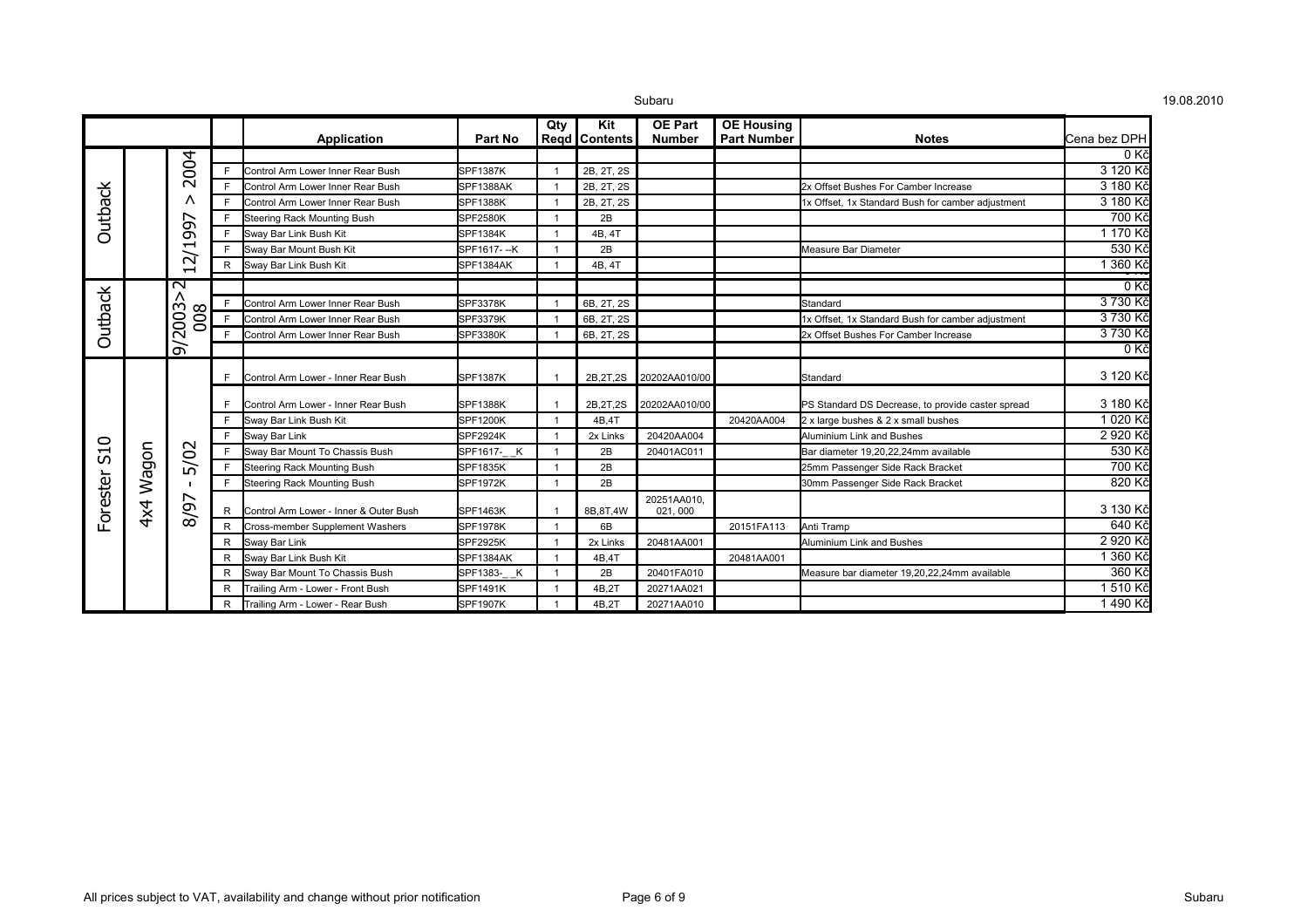|          |       |                           |              | Application                          | Part No         | Qty                      | Kit<br>Regd   Contents | <b>OE Part</b><br>Number | <b>OE Housing</b><br><b>Part Number</b> | <b>Notes</b>                                       | Cena bez DPH     |
|----------|-------|---------------------------|--------------|--------------------------------------|-----------------|--------------------------|------------------------|--------------------------|-----------------------------------------|----------------------------------------------------|------------------|
|          |       |                           |              |                                      |                 |                          |                        |                          |                                         |                                                    | 0Kč              |
| −        |       | −                         |              | Control Arm Lower - Inner Rear Bush  | SPF1387K        |                          | 2B, 2T, 2S             | 20202AA010/00            |                                         | Standard                                           | 3 120 Kč         |
| ᆋ<br>ഗ   | nobew | ᅱ<br>$\overline{O}$       |              | Control Arm Lower - Inner Rear Bush  | SPF1388K        |                          | 2B, 2T, 2S             | 20202AA010/00            |                                         | PS Standard DS Decrease, to provide caster spread  | 3 180 Kč         |
|          |       |                           | F.           | Sway Bar Link                        | <b>SPF2924K</b> |                          | 2x Links               | 20470SA000               |                                         | Aluminium Link and Bushes                          | 2 920 Kč         |
|          |       | $\sim$                    | F.           | Sway Bar Mount To Chassis Bush       | SPF1617- K      |                          | 2B                     |                          |                                         | Measure bar diameter 17 to 27mm ava                | 530 Kč           |
| Forester | 4x4   | 05/02                     |              | Steering Rack&Pinion Mount Bush      | <b>SPF1972K</b> |                          | 2B                     | 34115FA010.<br>AA070     |                                         | 30mm Bracket width, Passenger side                 | 820 Kč           |
|          |       |                           | $\mathsf{R}$ | Sway Bar Mount To Chassis Bush       | SPF1383- K      | $\overline{\phantom{0}}$ | 2B                     |                          |                                         | Measure bar diameter 19,20,22,24mm available       | 360 Kč           |
|          |       |                           | R            | Trailing Arm - Lower - Front Bush    | <b>SPF1491K</b> |                          | 4B.2T                  | 20254SA000               |                                         |                                                    | 1510 Kč          |
|          |       |                           | R            | Trailing Arm - Lower - Rear Bush     | <b>SPF1907K</b> |                          | 4B.2T                  | 20271AA010               |                                         |                                                    | 1 490 Kč         |
|          |       | nwards<br>$\circ$<br>2/07 |              | Control Arm Lower Inner Front Bush   | SPF3091K        |                          | 4B, 2T, 4W             | 20204AG040               |                                         |                                                    | 2 100 Kč         |
|          |       |                           | E            | Control Arm Lower Inner Rear Bush    | <b>SPF3378K</b> |                          | 6B, 2T, 2S             |                          |                                         | Standard                                           | 3 730 Kč         |
|          |       |                           |              | Control Arm Lower Inner Rear Bush    | <b>SPF3379K</b> |                          | 6B, 2T, 2S             |                          |                                         | 1x Offset, 1x Standard Bush for camber adjustment  | 3 730 Kč         |
|          |       |                           |              | Control Arm Lower Inner Rear Bush    | <b>SPF3380K</b> |                          | 6B, 2T, 2S             |                          |                                         | 2x Offset Bushes For Camber Increase               | 3 730 Kč         |
|          |       |                           |              | <b>Engine Pitch Mounting</b>         | <b>SPF3205K</b> |                          | Arm                    | 41040FE00                |                                         |                                                    | 3 790 Kč         |
| $\sim$   |       |                           |              | Steering Rack & Pinion Mount Bushing | <b>SPF2889K</b> |                          | 5B. 2T                 |                          |                                         |                                                    | 1 660 Kč         |
| 51       | Wagon |                           | E            | Sway Bar Mount Bush Kit              | SPF3096- K      |                          | 2B                     | 20414AG040               |                                         | 20 & 21mm Available                                | 670 Kč           |
|          |       |                           | R            | Control Arm Lower Inner Bush         | <b>SPF3106K</b> |                          | 4B, 2T                 | 20254AE020               |                                         |                                                    | 1700 Kč          |
|          |       |                           | R            | Control Arm Lower Inner Bush         | <b>SPF3107K</b> |                          | 4B. 2T                 | 20254AE020               |                                         | Offset Bushes For Camber Adjustment                | 2 450 Kč         |
|          |       |                           | R            | Control Arm Lower Outer Bush         | <b>SPF3104K</b> |                          | 4B. 2T                 |                          | 20250FG040                              |                                                    | 1 480 Kč         |
| -orester | 4x4   |                           | R            | Control Arm Upper Inner Bush         | <b>SPF3100K</b> |                          | 8B, 4T                 |                          | 20252FG000/10                           | In development                                     | 2 440 Kč         |
|          |       | $\overline{\phantom{0}}$  | R            | Control Arm Upper Inner Bush         | SPF3101K        |                          | 8B, 4T                 |                          | 20252FG000/10                           | Offset Bushes For Camber Adjustment in development | 3 850 Kč         |
|          |       |                           | R            | Diff Pinion Bracket Mount Bush       | <b>SPF3200K</b> |                          | 2B, 2T                 |                          | 41310AG022                              |                                                    | 2 100 Kč         |
|          |       |                           | R            | Subframe To Chassis Void Fillers     | <b>SPF3381K</b> |                          | 2B, 2T                 |                          |                                         |                                                    | 1750 Kč          |
|          |       |                           | R            | Toe Control Arm Inner Bush           | SPF3099K        |                          | 4B, 2T                 | 20254FG020               |                                         |                                                    | 1 800 Kč         |
|          |       |                           | R            | Trailing Arm Front Bush              | SPF3097K        |                          | 2B, 2T                 | 20254FG000               |                                         |                                                    | 2 650 Kč         |
|          |       |                           | R            | <b>Trailing Arm Rear Bush</b>        | <b>SPF3098K</b> |                          | 4B, 2T                 |                          | 20250FG000/10                           |                                                    | 1 630 Kč<br>ण्गर |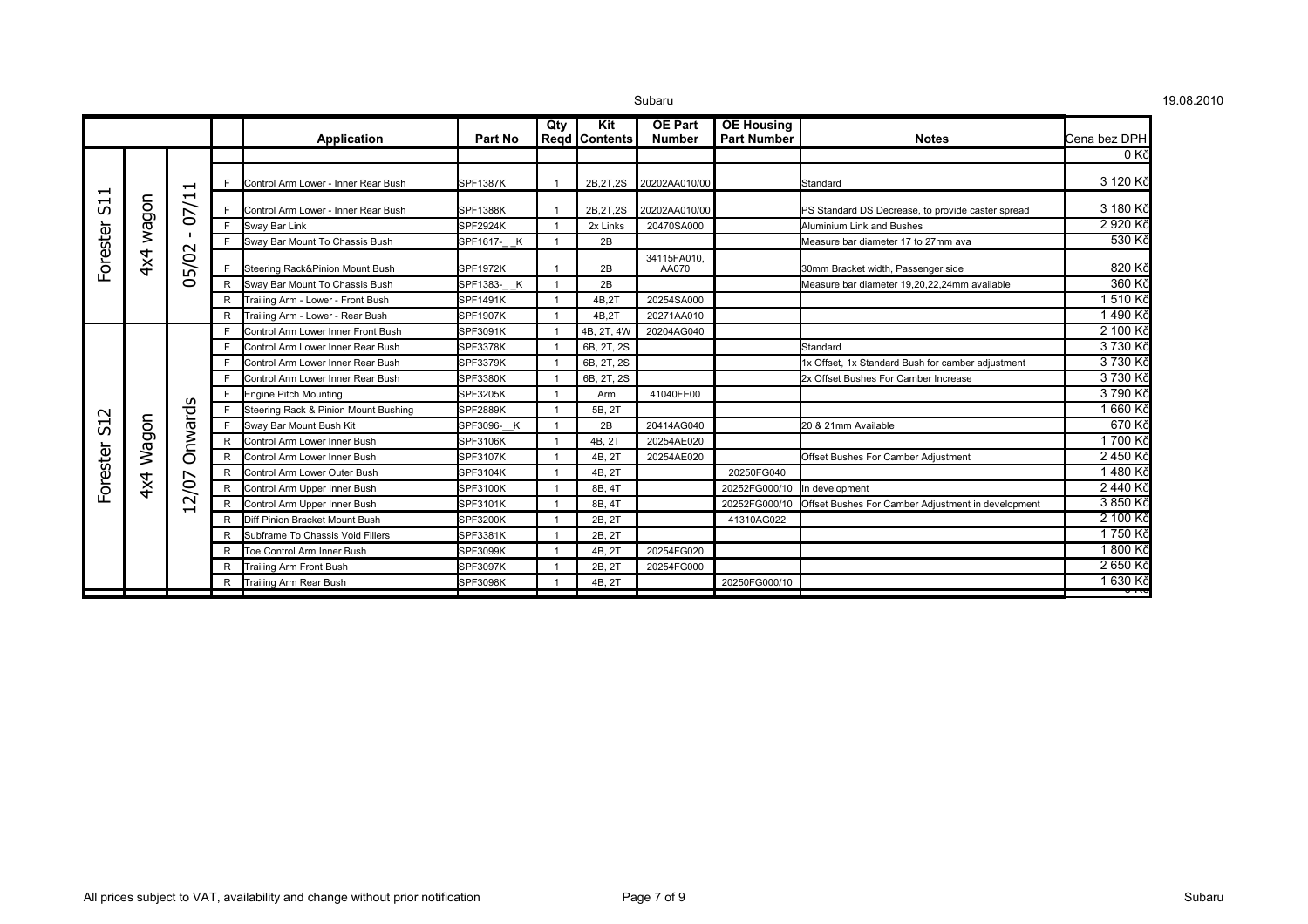|                 |     |                                                                               |   | Application                                | Part No         | Qty | Kit<br>Reqd   Contents | <b>OE Part</b><br><b>Number</b> | <b>OE Housing</b><br><b>Part Number</b> | <b>Notes</b>                                                                | lCena bez DPH |
|-----------------|-----|-------------------------------------------------------------------------------|---|--------------------------------------------|-----------------|-----|------------------------|---------------------------------|-----------------------------------------|-----------------------------------------------------------------------------|---------------|
|                 |     |                                                                               |   | F & R Running Gear Kit                     | KIT0082K-RG     |     |                        |                                 |                                         | Kit includes: 1xSPF1390K, 1xSPF1387K, 1xSPF1463K,<br>1xSPF1491K, 1xSPF1907K | 9 310 Kč      |
|                 |     |                                                                               |   | Control Arm Lower - Inner Front Bush       | <b>SPF1390K</b> |     | 4B,2T,4W               | 20201AA000                      |                                         | Tube length 55mm                                                            | 1460 Kč       |
|                 |     |                                                                               | E | Control Arm Lower - Inner Rear Bush        | <b>SPF1387K</b> |     | 2B, 2T, 2S             | 20202AA010/00                   |                                         | Standard                                                                    | 3 120 Kč      |
|                 |     |                                                                               |   | Control Arm Lower - Inner Rear Bush        | SPF1388K        |     | 2B.2T.2S               | 20202AA010/00                   |                                         | PS Standard DS Decrease, to provide caster spread                           | 3 180 Kč      |
|                 |     |                                                                               |   | Control Arm Lower - Inner Rear Bush        | SPF1388AK       |     | 2B, 2T, 2S             | 20202AA010/00                   |                                         | Anti Lift, & Caster Increase both sides                                     | 3 180 Kč      |
|                 |     | 999<br>ᆏ<br>05/<br>$\wedge$<br>ო<br>ᡡ<br>თ<br>⊣<br>$\delta$<br>$\blacksquare$ |   | Gear-linkage, Support Bar, Front Bushing   | <b>SPF2704K</b> |     | 1B                     |                                 | 35031AC030                              |                                                                             | 670 Kč        |
| $\overline{11}$ |     |                                                                               |   | Steering Rack&Pinion Mount Bush            | <b>SPF1835K</b> |     | 2B                     |                                 |                                         | 25mm Bracket width, Passenger side                                          | 700 Kč        |
| e               |     |                                                                               |   | Steering Rack&Pinion Mount Bush            | <b>SPF1972K</b> |     | 2B                     |                                 |                                         | 30mm Bracket width, Passenger side                                          | 820 Kč        |
|                 | 4x4 |                                                                               | F | Sway Bar Link Bush Kit                     | <b>SPF1200K</b> |     | 4B.4T                  |                                 | 20420AA004                              |                                                                             | 1 020 Kč      |
| egacy           |     |                                                                               | Е | Sway Bar Mount To Chassis Bush             | SPF1383- K      |     | 2B                     |                                 |                                         | Measure bar diameter 19.20.22.24mm available                                | 360 Kč        |
|                 |     |                                                                               |   | <b>Engine Pitch Mounting</b>               | <b>SPF3205K</b> |     | Arm                    | 41040AE000                      |                                         | Aluminium Arm and Bushes                                                    | 3790 Kč       |
|                 |     |                                                                               | F | Sway Bar Link                              | <b>SPF2924K</b> |     | 2x Links               | 20420AA004                      |                                         | <b>Aluminium Link and Bushes</b>                                            | 2 920 Kč      |
|                 |     |                                                                               |   | <b>Cross-member Supplement Washers</b>     | <b>SPF1978K</b> |     | 6B                     |                                 | 20151FA102                              | Anti Tramp                                                                  | 640 Kč        |
|                 |     |                                                                               |   | Differential Support Bracket Mount Bushing | <b>SPF2664K</b> |     | 2B.2T.2W               | 41322AC040                      |                                         |                                                                             | 2 050 Kč      |
|                 |     |                                                                               | R | Sway Bar Link Bush Kit                     | SPF1384AK       |     | 4B.4T                  |                                 | 20481AA001                              |                                                                             | 1 360 Kč      |
|                 |     |                                                                               |   | Sway Bar Mount To Chassis Bush             | SPF1383- K      |     | 2B                     |                                 |                                         | Measure bar diameter 19,20,22,24mm available                                | 360 Kč        |
|                 |     |                                                                               | R | Sway Bar Link                              | <b>SPF2925K</b> |     | 2x Links               | 20481AA001                      |                                         | Aluminium Link and Bushes                                                   | 2 920 Kč      |
|                 |     |                                                                               |   | Control Arm Lower, Inner Bush              | <b>SPF1492K</b> |     | 8B. 4T                 |                                 |                                         |                                                                             | 2 060 Kč      |
|                 |     |                                                                               |   | Control Arm Lower, Outer Bush              | <b>SPF1497K</b> |     | 8B, 4T                 |                                 |                                         |                                                                             | 1450 Kč       |
|                 |     |                                                                               |   | Trailing Arm - Lower - Front Bush          | <b>SPF1491K</b> |     | 4B.2T                  | 20271AA021                      |                                         |                                                                             | 1 510 Kč      |
|                 |     |                                                                               |   | Frailing Arm - Lower - Rear Bush           | <b>SPF1907K</b> |     | 4B.2T                  | 20271AA010                      |                                         |                                                                             | 1490 Kč       |
|                 |     |                                                                               |   |                                            |                 |     |                        |                                 |                                         |                                                                             | ᠊ᠣ᠊᠇ᢈᠣ        |